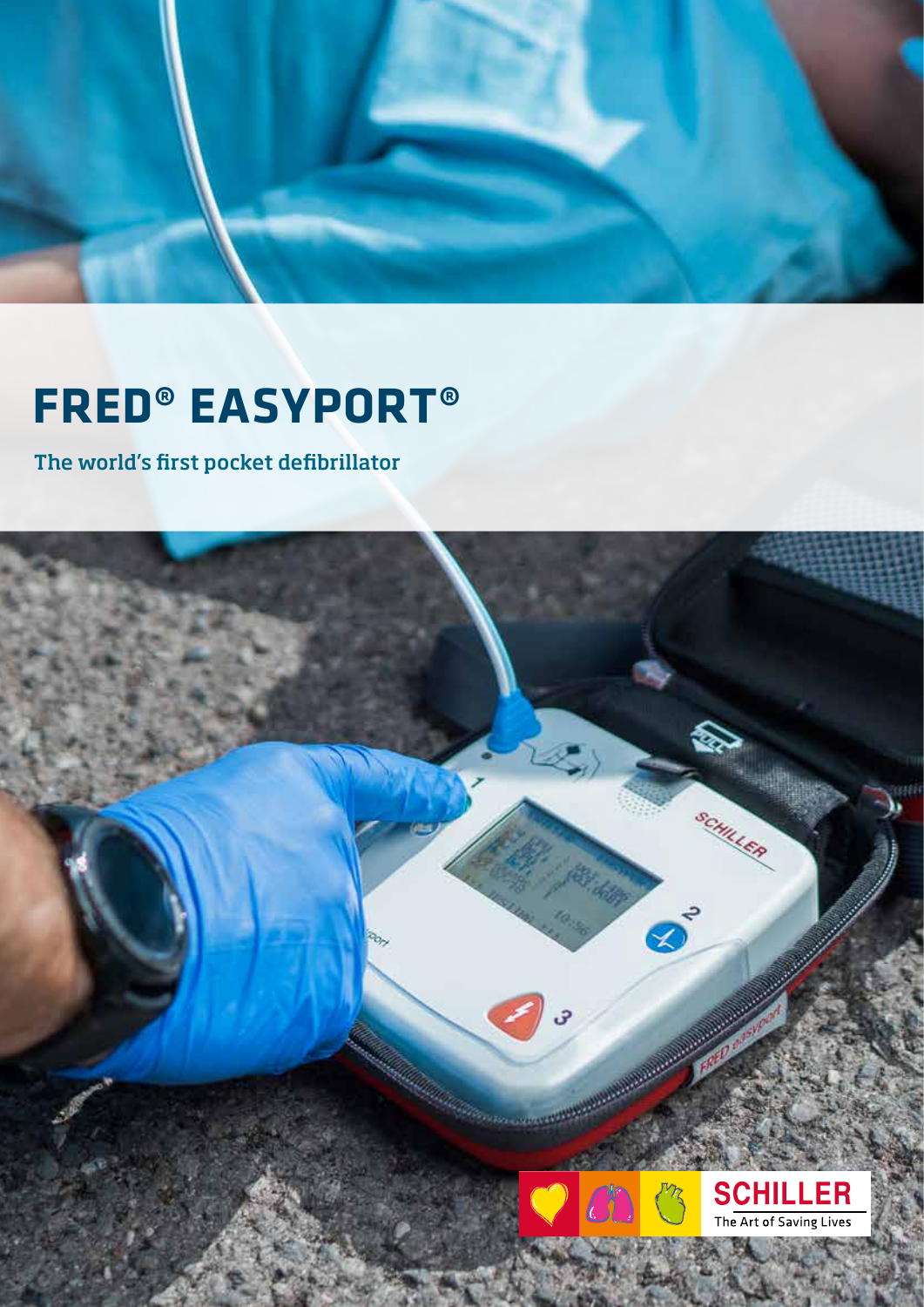# FRED® EASYPORT®

- Extremely light: only 490 grams (incl. battery)
- Extremely small:  $133 \times 126 \times 35$  mm ( $\sqrt{w \times w \times h}$ )
- Increased safety as the AED is readily available
- Uses the gentle MULTIPULSE BIOWAVE technology



© Andreas Claesson, Karolinska Institutet, Sweden





### **A MASTERPIECE OF SWISS PRECISION**

FRED easyport is an extremely small and light pocket defibrillator. This compact lightweight device is the perfect companion for doctors, public service staff and those who always want to have access to an AED. Risk patients have their own rescue device at hand, so that they and their families can react quickly in case of an emergency.

FRED easyport fits in every coat pocket, office drawer, glove compartment or doctor's bag and still fulfils all the demands on a AED.

### **FOR ADULTS AND CHILDREN**

FRED easyport detects when paediatric electrodes are connected and automatically switches to the paediatric energy level.

Energy settings can be configured for adults as well as children, according to standard values.

## **GENTLE ON THE HEART**

FRED easyport uses the particularly gentle MULTIPULSE BIOWAVE technology. This technology minimises damage to the myocard<sup>1</sup> and therefore increases the chances of survival for the patient.



1 Cansell A. (2000) Wirksamkeit und Sicherheit neuer Impulskurvenformen bei transthorakaler Defibrillation. Biphasische Impulskurvenformen. Notfall & Rettungsmedi-<br>zin. Springer-Verlag - 3: 458-474. Irnich W, Cansell A. (2005)<br>Principle and Advantage of Chopped Defibrillation Schocks.<br>Biomedizinische Technik - Vol 50 - Suppl. vo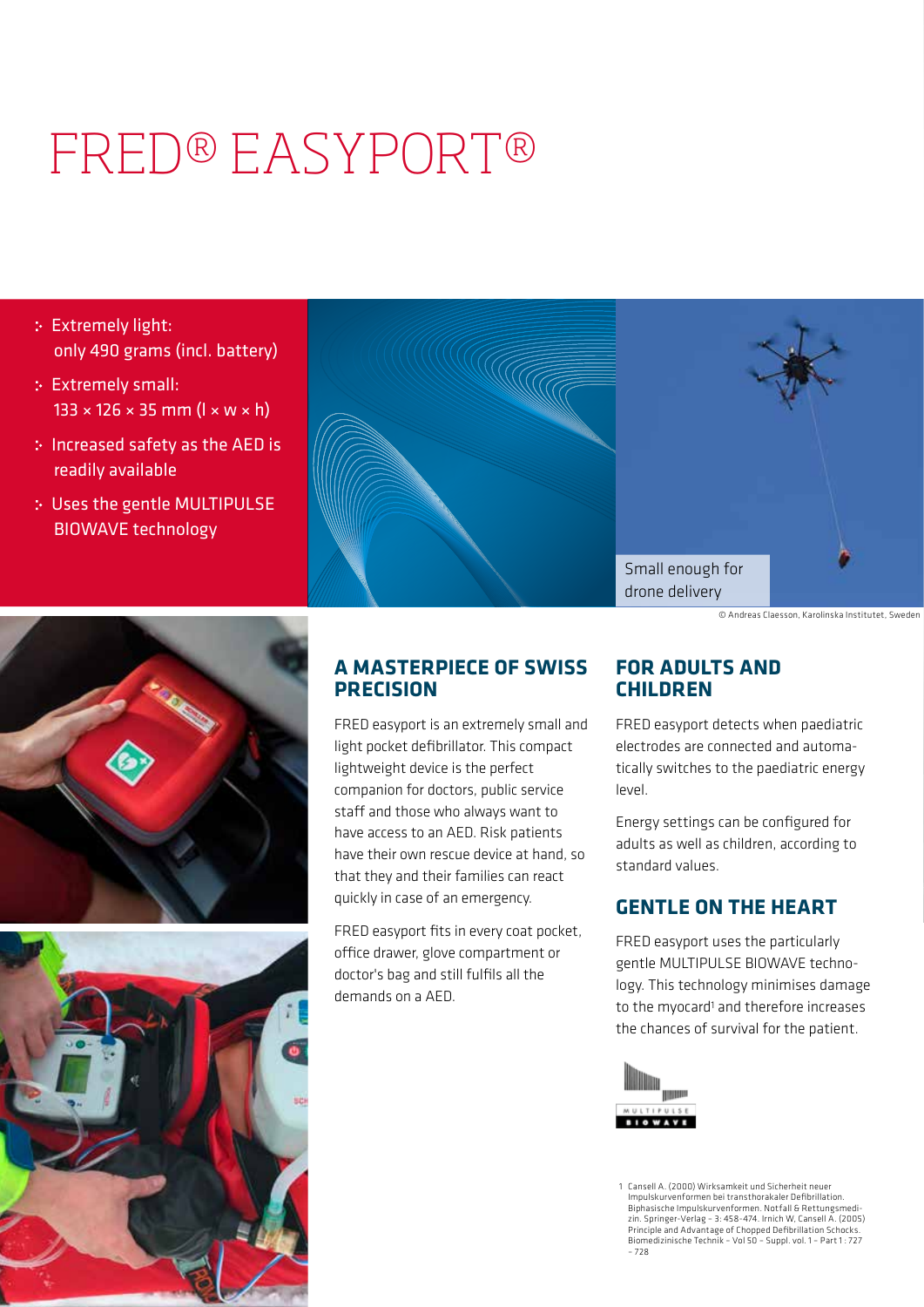

#### **FRED EASYPORT TRAINER\***

The FRED easyport is also available as a separate training device. FRED easyport Trainer helps training first responders.



#### **MANUAL MODE**

The SCHILLER FRED easyport is also available with manual mode. Doctors can switch to manual mode and decide whether or not to deliver a shock.



\*no medical device